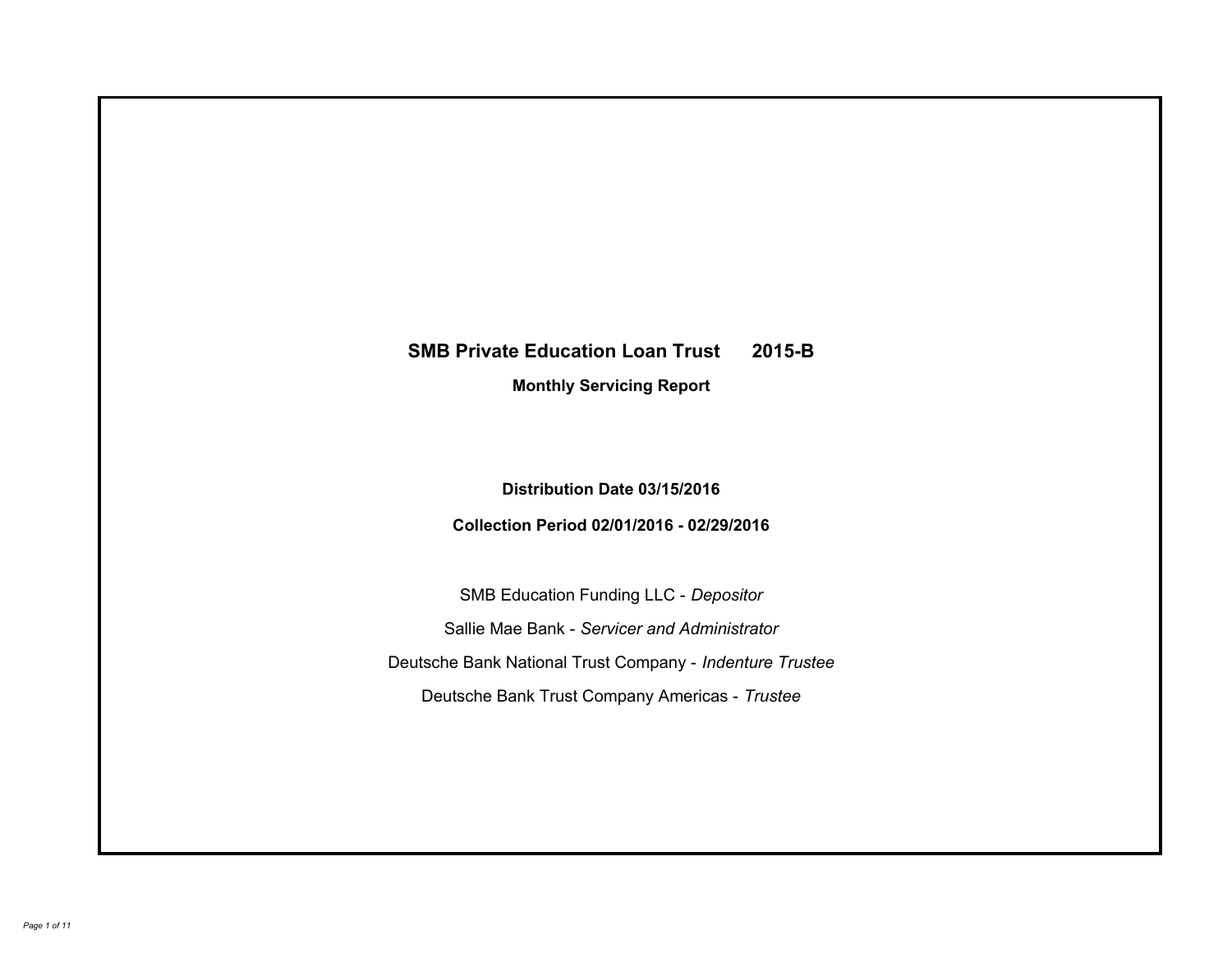A

| A | <b>Student Loan Portfolio Characteristics</b> |                                                 | <b>Settlement Date</b><br>07/30/2015 | 01/31/2016       | 02/29/2016       |
|---|-----------------------------------------------|-------------------------------------------------|--------------------------------------|------------------|------------------|
|   | <b>Principal Balance</b>                      |                                                 | \$700,964,388.29                     | \$681,053,250.66 | \$676,008,092.89 |
|   | Interest to be Capitalized Balance            |                                                 | 42,430,107.89                        | 42,558,754.47    | 42,608,516.10    |
|   | Pool Balance                                  |                                                 | \$743,394,496.18                     | \$723,612,005.13 | \$718,616,608.99 |
|   | Weighted Average Coupon (WAC)                 |                                                 | 8.18%                                | 8.39%            | 8.38%            |
|   | Weighted Average Remaining Term               |                                                 | 128.84                               | 126.09           | 125.49           |
|   | Number of Loans                               |                                                 | 63,899                               | 62,435           | 61,958           |
|   | Number of Borrowers                           |                                                 | 43,918                               | 41,955           | 41,666           |
|   | Pool Factor                                   |                                                 |                                      | 0.973388973      | 0.966669262      |
|   |                                               | Since Issued Total Constant Prepayment Rate (1) |                                      | 4.63%            | 4.85%            |
|   |                                               |                                                 |                                      |                  |                  |
| R | <b>Debt Securities</b>                        | Cusip/Isin                                      | 02/16/2016                           |                  | 03/15/2016       |
|   | A1                                            | 78448QAA6                                       | \$178,780,025.09                     |                  | \$171,472,052.93 |
|   | A <sub>2</sub> A                              | 78448QAB4                                       | \$192,000,000.00                     |                  | \$192,000,000.00 |
|   | A2B                                           | 78448QAC2                                       | \$90,000,000.00                      |                  | \$90,000,000.00  |
|   | A <sub>3</sub>                                | 78448QAD0                                       | \$75,000,000.00                      |                  | \$75,000,000.00  |
|   | B                                             | 78448QAE8                                       | \$70,000,000.00                      |                  | \$70,000,000.00  |
|   | C                                             | 78448QAF5                                       | \$50,000,000.00                      |                  | \$50,000,000.00  |
| С |                                               |                                                 | 02/16/2016                           |                  |                  |
|   | <b>Certificates</b>                           | Cusip/Isin                                      |                                      |                  | 03/15/2016       |
|   | Residual                                      | 78448Q108                                       | \$100,000.00                         |                  | \$100,000.00     |
|   |                                               |                                                 |                                      |                  |                  |
| D | <b>Account Balances</b>                       |                                                 | 02/16/2016                           |                  | 03/15/2016       |
|   | Reserve Account Balance                       |                                                 | \$1,896,081.00                       |                  | \$1,896,081.00   |
| F | <b>Asset / Liability</b>                      |                                                 | 02/16/2016                           |                  | 03/15/2016       |
|   | Overcollateralization Percentage              |                                                 |                                      | 9.37%            | 9.76%            |
|   | Specified Overcollateralization Amount        |                                                 | \$217,083,601.54                     |                  | \$215,584,982.70 |
|   | <b>Actual Overcollateralization Amount</b>    |                                                 | \$67,831,980.04                      |                  | \$70,144,556.06  |
|   |                                               |                                                 |                                      |                  |                  |

(1) Since Issued Total CPR calculations found in monthly servicing reports issued on or prior to September 15, 2015 originally included loans that were removed from the pool by the sponsor because they became ineligible for the pool between the cut-off date and settlement date. On October 5, 2015, Since Issued Total CPR calculations were revised to exclude these loans and all prior monthly servicing reports were restated. For additional information, see 'Since Issued CPR Methodology' found on page 11 of this report.

C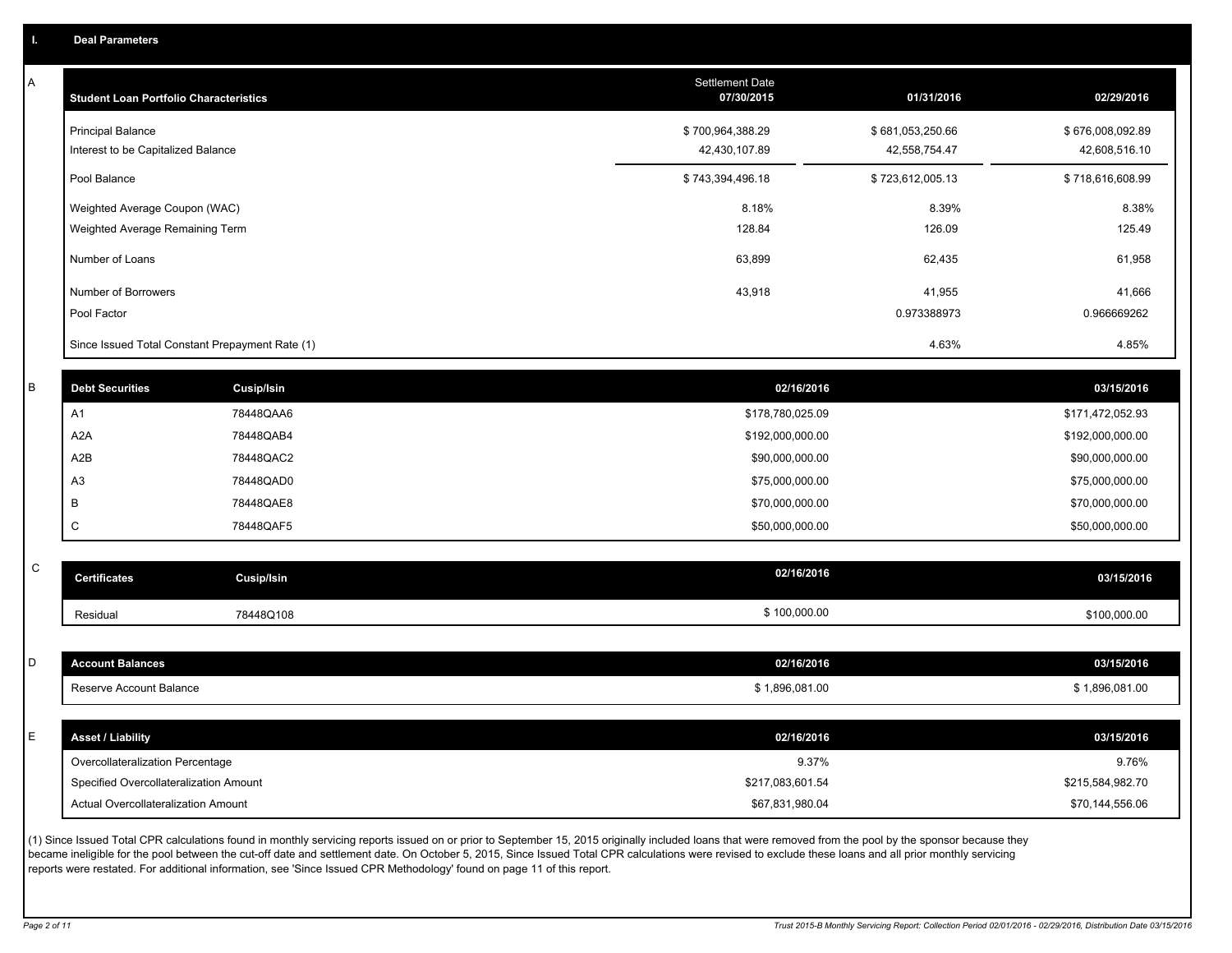## **II. 2015-B Trust Activity 02/01/2016 through 02/29/2016**

| Α | <b>Student Loan Principal Receipts</b>                           |                |  |
|---|------------------------------------------------------------------|----------------|--|
|   | <b>Borrower Principal</b>                                        | 6,436,163.59   |  |
|   | <b>Consolidation Activity Principal</b>                          | 0.00           |  |
|   | Seller Principal Reimbursement                                   | 0.00           |  |
|   | Servicer Principal Reimbursement                                 | 0.00           |  |
|   | Delinquent Principal Purchases by Servicer                       | 0.00           |  |
|   | <b>Other Principal Deposits</b>                                  | 5,665.83       |  |
|   | <b>Total Principal Receipts</b>                                  | \$6,441,829.42 |  |
| B | <b>Student Loan Interest Receipts</b>                            |                |  |
|   | <b>Borrower Interest</b>                                         | 2,568,993.92   |  |
|   | <b>Consolidation Activity Interest</b>                           | 0.00           |  |
|   | Seller Interest Reimbursement                                    | 0.00           |  |
|   | Servicer Interest Reimbursement                                  | 0.00           |  |
|   | Delinquent Interest Purchases by Servicer                        | 0.00           |  |
|   | <b>Other Interest Deposits</b>                                   | 40.16          |  |
|   | <b>Total Interest Receipts</b>                                   | \$2,569,034.08 |  |
| C | <b>Recoveries on Realized Losses</b>                             | \$22,725.57    |  |
| D | <b>Investment Income</b>                                         | \$3,043.28     |  |
| Е | <b>Funds Borrowed from Next Collection Period</b>                | \$0.00         |  |
| F | <b>Funds Repaid from Prior Collection Period</b>                 | \$0.00         |  |
| G | Loan Sale or Purchase Proceeds                                   | \$0.00         |  |
| н | Initial Deposits to Distribution Account                         | \$0.00         |  |
|   | <b>Excess Transferred from Other Accounts</b>                    | \$0.00         |  |
| J | <b>Borrower Benefit Reimbursements</b>                           | \$0.00         |  |
| Κ | <b>Other Deposits</b>                                            | \$0.00         |  |
| L | <b>Other Fees Collected</b>                                      | \$0.00         |  |
| М | <b>AVAILABLE FUNDS</b>                                           | \$9,036,632.35 |  |
| N | Non-Cash Principal Activity During Collection Period             | \$1,396,671.65 |  |
| O | Aggregate Purchased Amounts by the Depositor, Servicer or Seller | \$5,705.99     |  |
| P | Aggregate Loan Substitutions                                     | \$0.00         |  |
|   |                                                                  |                |  |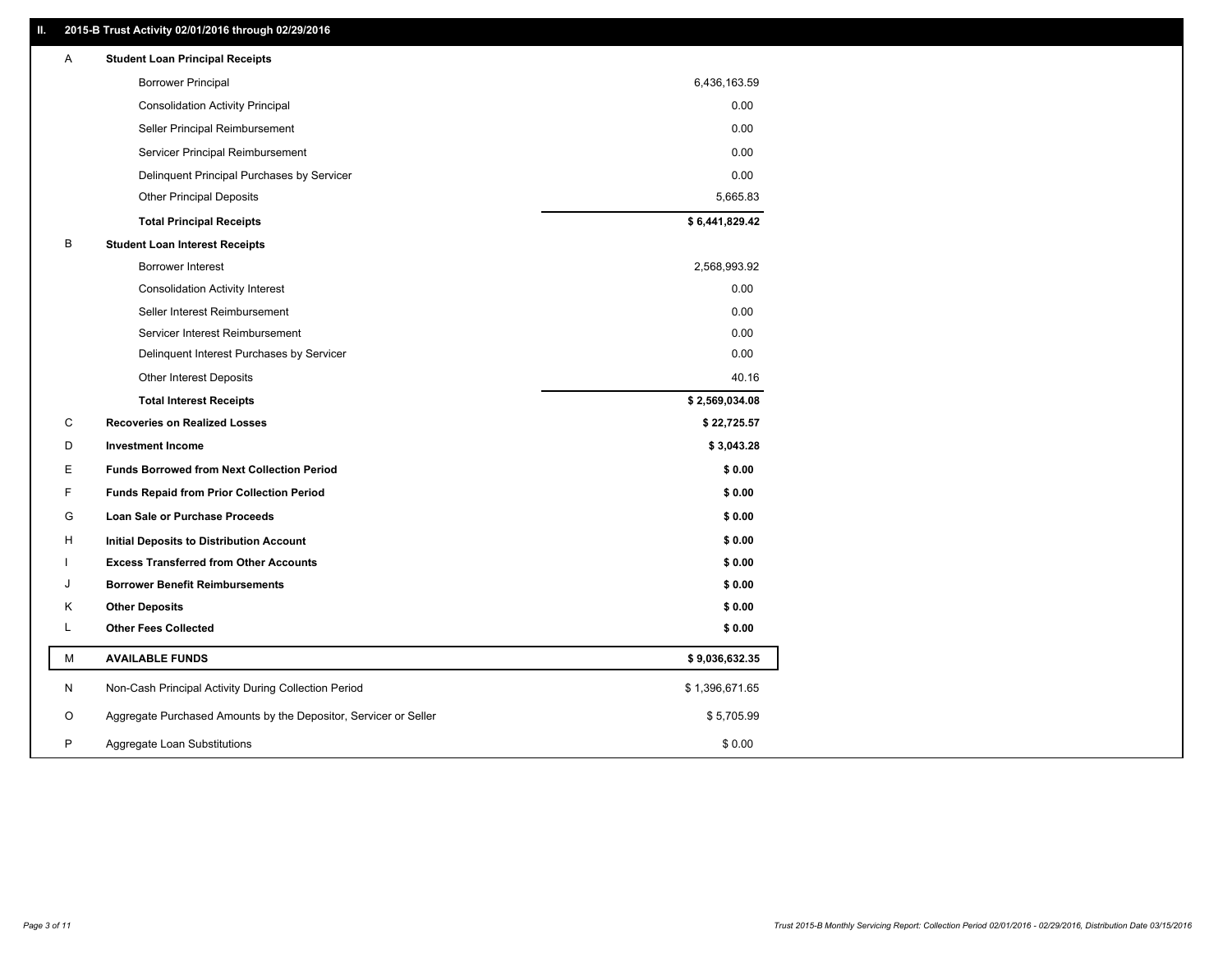|                   |                       |                          |         |                  | <b>Loans by Repayment Status</b> |                            |                          |         |                  |                |                            |
|-------------------|-----------------------|--------------------------|---------|------------------|----------------------------------|----------------------------|--------------------------|---------|------------------|----------------|----------------------------|
|                   |                       |                          |         | 02/29/2016       |                                  |                            |                          |         | 01/31/2016       |                |                            |
|                   |                       | <b>Wtd Avg</b><br>Coupon | # Loans | Principal        | % of Principal                   | % of Loans in<br>Repay (1) | <b>Wtd Avg</b><br>Coupon | # Loans | Principal        | % of Principal | % of Loans in<br>Repay (1) |
| INTERIM:          | IN SCHOOL             | 9.02%                    | 12,580  | \$136,937,873.36 | 20.257%                          | $-$ %                      | 9.02%                    | 13,035  | \$141,430,823.04 | 20.766%        | $-$ %                      |
|                   | <b>GRACE</b>          | 8.77%                    | 2,626   | \$26,622,092.80  | 3.938%                           | $-$ %                      | 8.71%                    | 2,732   | \$27,720,488.63  | 4.070%         | $-$ %                      |
|                   | <b>DEFERMENT</b>      | 8.90%                    | 2,009   | \$19,746,408.06  | 2.921%                           | $-$ %                      | 8.97%                    | 1,862   | \$17,886,064.42  | 2.626%         | $-$ %                      |
| <b>REPAYMENT:</b> | <b>CURRENT</b>        | 8.10%                    | 42,258  | \$461,836,110.35 | 68.318%                          | 93.735%                    | 8.09%                    | 42,079  | \$459,499,802.34 | 67.469%        | 93.013%                    |
|                   | 31-60 DAYS DELINQUENT | 9.17%                    | 556     | \$6,105,001.83   | 0.903%                           | 1.239%                     | 9.11%                    | 809     | \$9,048,440.92   | 1.329%         | 1.832%                     |
|                   | 61-90 DAYS DELINQUENT | 9.18%                    | 416     | \$4,935,140.19   | 0.730%                           | 1.002%                     | 9.20%                    | 300     | \$3,202,593.81   | 0.470%         | 0.648%                     |
|                   | > 90 DAYS DELINQUENT  | 9.43%                    | 144     | \$1,494,767.76   | 0.221%                           | 0.303%                     | 9.25%                    | 138     | \$1,415,002.39   | 0.208%         | 0.286%                     |
|                   | FORBEARANCE           | 8.41%                    | 1,369   | \$18,330,698.54  | 2.712%                           | 3.720%                     | 8.68%                    | 1,480   | \$20,850,035.11  | 3.061%         | 4.221%                     |
| <b>TOTAL</b>      |                       |                          | 61,958  | \$676,008,092.89 | 100.00%                          | 100.00%                    |                          | 62,435  | \$681,053,250.66 | 100.00%        | 100.00%                    |

Percentages may not total 100% due to rounding  $^\star$ 

1 Loans classified in "Repayment" include any loan for which interim interest only, \$25 fixed payments or full principal and interest payments are due.

|                |                                                |                          |         |                  | <b>Loans by Borrower Status</b> |                                |                          |         |                  |                |                                |
|----------------|------------------------------------------------|--------------------------|---------|------------------|---------------------------------|--------------------------------|--------------------------|---------|------------------|----------------|--------------------------------|
|                |                                                |                          |         | 02/29/2016       |                                 |                                |                          |         | 01/31/2016       |                |                                |
|                |                                                | <b>Wtd Avg</b><br>Coupon | # Loans | Principal        | % of Principal                  | % of Loans in<br>P&I Repay (2) | <b>Wtd Avg</b><br>Coupon | # Loans | Principal        | % of Principal | % of Loans in<br>P&I Repay (2) |
| INTERIM:       | IN SCHOOL                                      | 8.54%                    | 26,034  | \$308,486,727.61 | 45.634%                         | $-$ %                          | 8.53%                    | 26,907  | \$317,868,404.37 | 46.673%        | $-$ %                          |
|                | GRACE                                          | 8.28%                    | 5,008   | \$56,350,276.35  | 8.336%                          | $-$ %                          | 8.24%                    | 5,197   | \$59,176,619.54  | 8.689%         | $-$ %                          |
|                | <b>DEFERMENT</b>                               | 8.56%                    | 3,847   | \$37,730,695.31  | 5.581%                          | $- 9/6$                        | 8.58%                    | 3,553   | \$34,270,510.24  | 5.032%         | $-$ %                          |
| P&I REPAYMENT: | <b>CURRENT</b>                                 | 8.13%                    | 24,691  | \$243,622,681.06 | 36.038%                         | 89.095%                        | 8.13%                    | 24,225  | \$237,003,829.62 | 34.800%        | 87.865%                        |
|                | 31-60 DAYS DELINQUENT                          | 9.17%                    | 504     | \$5,583,000.83   | 0.826%                          | 2.042%                         | 9.16%                    | 705     | \$7,902,940.37   | 1.160%         | 2.930%                         |
|                | 61-90 DAYS DELINQUENT                          | 9.19%                    | 376     | \$4,536,135.74   | 0.671%                          | 1.659%                         | 9.25%                    | 247     | \$2,727,882.77   | 0.401%         | 1.011%                         |
|                | > 90 DAYS DELINQUENT                           | 9.50%                    | 129     | \$1,367,877.45   | 0.202%                          | 0.500%                         | 9.33%                    | 121     | \$1,253,028.64   | 0.184%         | 0.465%                         |
|                | FORBEARANCE                                    | 8.41%                    | 1,369   | \$18,330,698.54  | 2.712%                          | 6.704%                         | 8.68%                    | 1,480   | \$20,850,035.11  | 3.061%         | 7.730%                         |
| <b>TOTAL</b>   | Percentages may not total 100% due to rounding |                          | 61,958  | \$676,008,092.89 | 100.00%                         | 100.00%                        |                          | 62,435  | \$681,053,250.66 | 100.00%        | 100.00%                        |
|                |                                                |                          |         |                  |                                 |                                |                          |         |                  |                |                                |

<sup>2</sup> Loans classified in "P&I Repayment" includes only those loans for which scheduled principal and interest payments are due.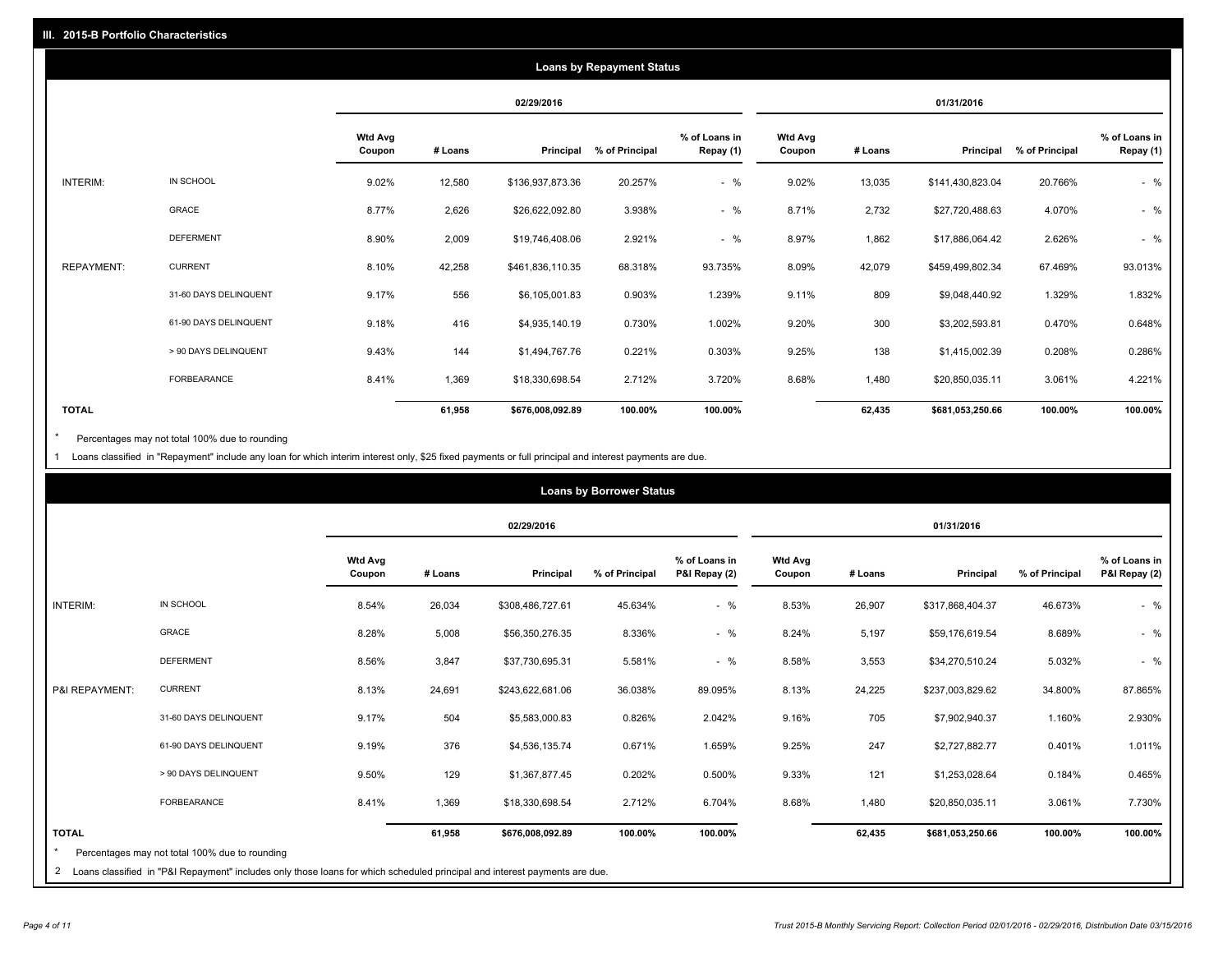|                                                                                                  | 2/29/2016        | 1/31/2016        |
|--------------------------------------------------------------------------------------------------|------------------|------------------|
| Pool Balance                                                                                     | \$718,616,608.99 | \$723,612,005.13 |
| Total # Loans                                                                                    | 61,958           | 62,435           |
| Total # Borrowers                                                                                | 41,666           | 41,955           |
| Weighted Average Coupon                                                                          | 8.38%            | 8.39%            |
| Weighted Average Remaining Term                                                                  | 125.49           | 126.09           |
| Percent of Pool - Cosigned                                                                       | 92.0%            | 91.9%            |
| Percent of Pool - Non Cosigned                                                                   | 8.0%             | 8.1%             |
| Borrower Interest Accrued for Period                                                             | \$4,435,156.72   | \$4,781,760.28   |
| <b>Outstanding Borrower Interest Accrued</b>                                                     | \$45,428,568.15  | \$45,478,979.62  |
| Gross Principal Realized Loss - Periodic                                                         | \$481,851.47     | \$702,632.18     |
| Gross Principal Realized Loss - Cumulative                                                       | \$2,218,031.04   | \$1,736,179.57   |
| Recoveries on Realized Losses - Periodic                                                         | \$22,725.57      | \$6,817.43       |
| Recoveries on Realized Losses - Cumulative                                                       | \$35,512.54      | \$12,786.97      |
| Net Losses - Periodic                                                                            | \$459,125.90     | \$695,814.75     |
| Net Losses - Cumulative                                                                          | \$2,182,518.50   | \$1,723,392.60   |
| Non-Cash Principal Activity - Capitalized Interest                                               | \$1,880,253.82   | \$1,083,745.96   |
| Since Issued Total Constant Prepayment Rate (CPR) (1)                                            | 4.85%            | 4.63%            |
| <b>Loan Substitutions</b>                                                                        | \$0.00           | \$0.00           |
| Cumulative Loan Substitutions                                                                    | \$0.00           | \$0.00           |
| <b>Unpaid Servicing Fees</b>                                                                     | \$0.00           | \$0.00           |
| <b>Unpaid Administration Fees</b>                                                                | \$0.00           | \$0.00           |
| <b>Unpaid Carryover Servicing Fees</b>                                                           | \$0.00           | \$0.00           |
| Note Interest Shortfall                                                                          | \$0.00           | \$0.00           |
| Loans in Modification                                                                            | \$2,062,116.82   | \$1,351,244.12   |
| % of Loans in Modification as a % of Loans in Repayment (P&I)                                    | 0.75%            | 0.50%            |
|                                                                                                  |                  |                  |
|                                                                                                  |                  |                  |
| % Annualized Gross Principal Realized Loss - Periodic as a %<br>of Loans in Repayment (P&I) * 12 | 2.11%            | 3.13%            |
| % Gross Principal Realized Loss - Cumulative as a % of                                           |                  |                  |
| Original Pool Balance                                                                            | 0.30%            | 0.23%            |

(1) Since Issued Total CPR calculations found in monthly servicing reports issued on or prior to September 15, 2015 originally included loans that were removed from the pool by the sponsor because they became ineligible for the pool between the cut-off date and settlement date. On October 5, 2015, Since Issued Total CPR calculations were revised to exclude these loans and all prior monthly servicing reports were restated. For additional information, see 'Since Issued CPR Methodology' found on page 11 of this report.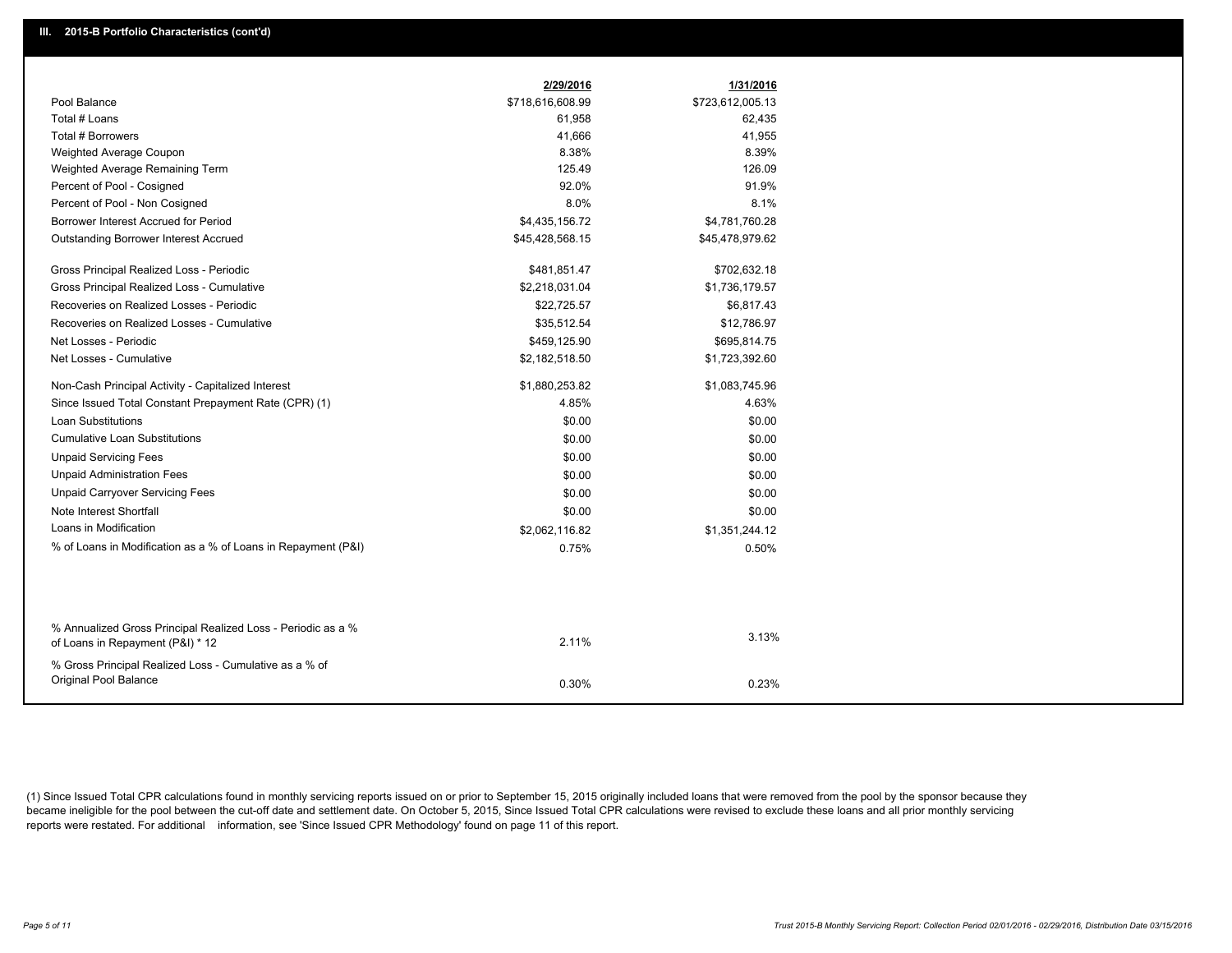#### **Loan Program**  A

|                                    | Weighted<br><b>Average Coupon</b> | # LOANS | <b>\$ AMOUNT</b> | % *       |
|------------------------------------|-----------------------------------|---------|------------------|-----------|
| - Smart Option Interest-Only Loans | 7.19%                             | 13.650  | \$137,662,085.69 | 20.364%   |
| - Smart Option Fixed Pay Loans     | 8.42%                             | 17.263  | \$216,940,117.59 | 32.091%   |
| - Smart Option Deferred Loans      | 8.83%                             | 31.045  | \$321,405,889.61 | 47.545%   |
| - Other Loan Programs              | $0.00\%$                          | 0       | \$0.00           | $0.000\%$ |
| <b>Total</b>                       | $8.38\%$                          | 61,958  | \$676,008,092.89 | 100.000%  |

\* Percentages may not total 100% due to rounding

B

C

**Index Type**

|                       | Weighted<br><b>Average Coupon</b> | # LOANS | <b>\$ AMOUNT</b> | $%$ *     |
|-----------------------|-----------------------------------|---------|------------------|-----------|
| - Fixed Rate Loans    | 9.71%                             | 10,361  | \$124,093,734.53 | 18.357%   |
| - LIBOR Indexed Loans | 8.08%                             | 51,597  | \$551,914,358.36 | 81.643%   |
| - Other Index Rates   | $0.00\%$                          |         | \$0.00           | $0.000\%$ |
| Total                 | 8.38%                             | 61,958  | \$676,008,092.89 | 100.000%  |

\* Percentages may not total 100% due to rounding

## **Weighted Average Recent FICO**

| # LOANS | <b>\$ AMOUNT</b> | $%$ *    |
|---------|------------------|----------|
| 3,703   | \$32,800,578.72  | 4.852%   |
| 3,932   | \$38,135,379.95  | 5.641%   |
| 7,865   | \$82,287,308.33  | 12.173%  |
| 15,043  | \$164,221,860.97 | 24.293%  |
| 31,403  | \$358,425,152.71 | 53.021%  |
| 12      | \$137,812.21     | 0.020%   |
| 61,958  | \$676,008,092.89 | 100.000% |
|         |                  |          |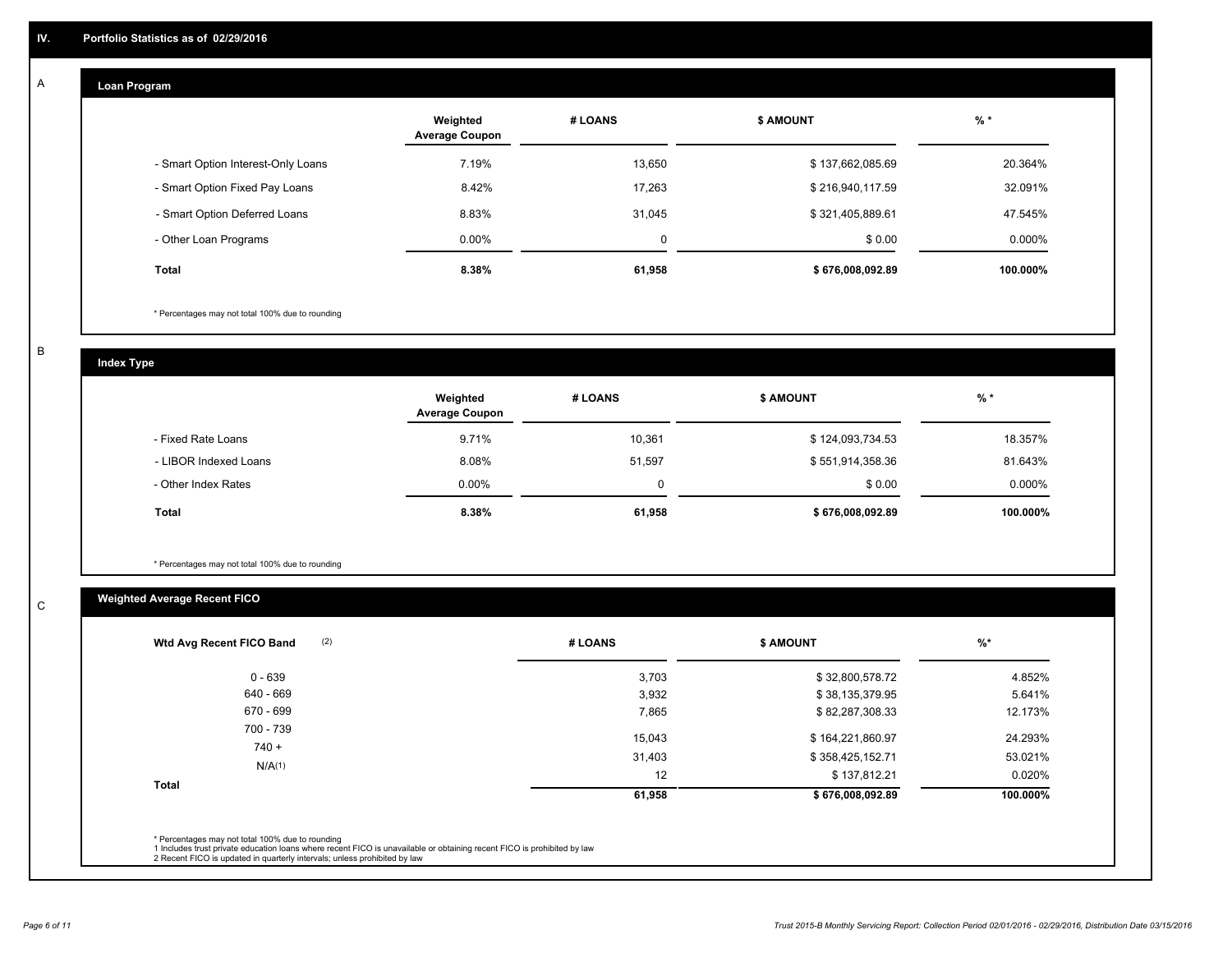| V. | 2015-B Reserve Account and Principal Distribution Calculations                                                                                                                |                  |  |
|----|-------------------------------------------------------------------------------------------------------------------------------------------------------------------------------|------------------|--|
| А. | <b>Reserve Account</b>                                                                                                                                                        |                  |  |
|    | Specified Reserve Account Balance                                                                                                                                             | \$1,896,081.00   |  |
|    | Actual Reserve Account Balance                                                                                                                                                | \$1,896,081.00   |  |
| В. | <b>Principal Distribution Amount</b>                                                                                                                                          |                  |  |
|    | Class A Notes Outstanding<br>i.                                                                                                                                               | \$535,780,025.09 |  |
|    | Pool Balance<br>ii.                                                                                                                                                           | \$718,616,608.99 |  |
|    | iii.<br><b>First Priority Principal Distribution Amount</b>                                                                                                                   | \$0.00           |  |
|    | Class A and B Notes Outstanding<br>iv.                                                                                                                                        | \$605,780,025.09 |  |
|    | First Priority Principal Distribution Amount<br>v.                                                                                                                            | \$0.00           |  |
|    | Pool Balance<br>vi.                                                                                                                                                           | \$718,616,608.99 |  |
|    | Specified Overcollateralization Amount<br>vii.                                                                                                                                | \$215,584,982.70 |  |
|    | <b>Regular Principal Distribution Amount</b><br>viii.                                                                                                                         | \$102,748,398.80 |  |
|    |                                                                                                                                                                               |                  |  |
|    | Pool Balance<br>ix.                                                                                                                                                           | \$718,616,608.99 |  |
|    | First Priority Principal Distribution Amount<br>х.                                                                                                                            | \$0.00           |  |
|    | Regular Principal Distribution Amount<br>xi.                                                                                                                                  | \$102,748,398.80 |  |
|    | Available Funds (after payment of waterfall items A through J) *<br>xii.                                                                                                      | \$0.00           |  |
|    | xiii. Additional Principal Distribution Amount (min(ix - x - xi, xiii))                                                                                                       | \$0.00           |  |
|    | * Represents 100% of value, if the principal balance of the pool is less than 10% of initial principal balance of the pool or the Class A and Class B notes are reduced to 0. |                  |  |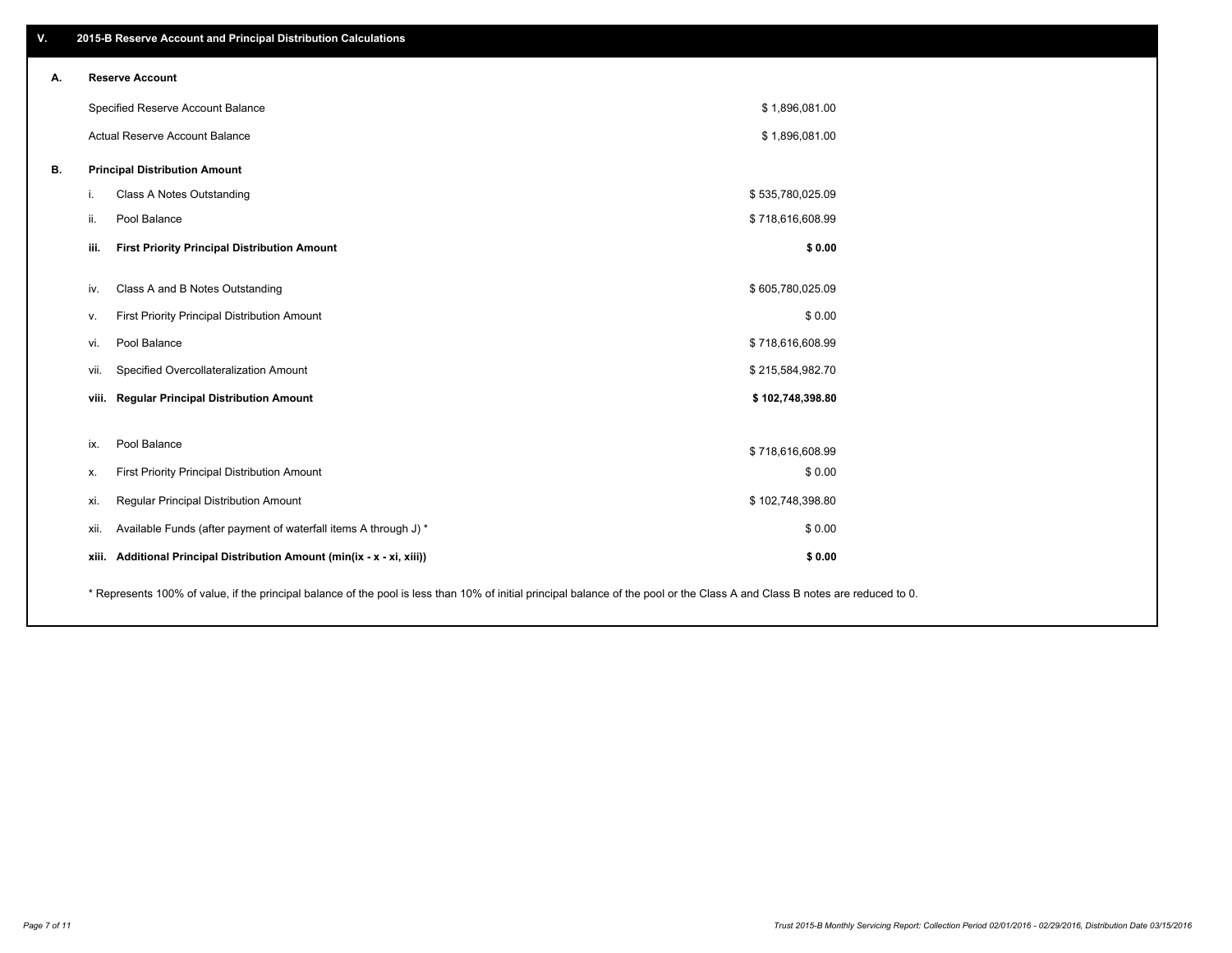|   |                                                         | Paid           | <b>Funds Balance</b> |
|---|---------------------------------------------------------|----------------|----------------------|
|   | <b>Total Available Funds</b>                            |                | \$9,036,632.35       |
| A | <b>Trustee Fees</b>                                     | \$0.00         | \$9,036,632.35       |
| B | <b>Servicing Fees</b>                                   | \$454,268.23   | \$8,582,364.12       |
| C | i. Administration Fees                                  | \$8,333.00     | \$8,574,031.12       |
|   | ii. Unreimbursed Administrator Advances plus any Unpaid | \$0.00         | \$8,574,031.12       |
| D | Class A Noteholders Interest Distribution Amount        | \$874,392.29   | \$7,699,638.83       |
| Ε | First Priority Principal Payment                        | \$0.00         | \$7,699,638.83       |
| F | Class B Noteholders Interest Distribution Amount        | \$204,166.67   | \$7,495,472.16       |
| G | Class C Noteholders Interest Distribution Amount        | \$187,500.00   | \$7,307,972.16       |
| H | Reinstatement Reserve Account                           | \$0.00         | \$7,307,972.16       |
|   | Regular Principal Distribution                          | \$7,307,972.16 | \$0.00               |
| J | <b>Carryover Servicing Fees</b>                         | \$0.00         | \$0.00               |
| K | Additional Principal Distribution Amount                | \$0.00         | \$0.00               |
| L | <b>Unpaid Expenses of Trustee</b>                       | \$0.00         | \$0.00               |
| M | Unpaid Expenses of Administrator                        | \$0.00         | \$0.00               |
| N | Remaining Funds to the Residual Certificateholders      | \$0.00         | \$0.00               |

### **Waterfall Conditions**

|      | Pool Balance                                                                       | \$718,616,608.99 |
|------|------------------------------------------------------------------------------------|------------------|
| н.   | Class A and B Notes Outstanding                                                    | \$605,780,025.09 |
| iii. | Class C Noteholders' Interest Distribution Ratio (i / ii)                          | 118.63%          |
| IV.  | Minimum Ratio                                                                      | 110.00%          |
| ν.   | Is the Class C Noteholders' Interest Distribution Condition Satisfied (iii $>$ iv) | ∨                |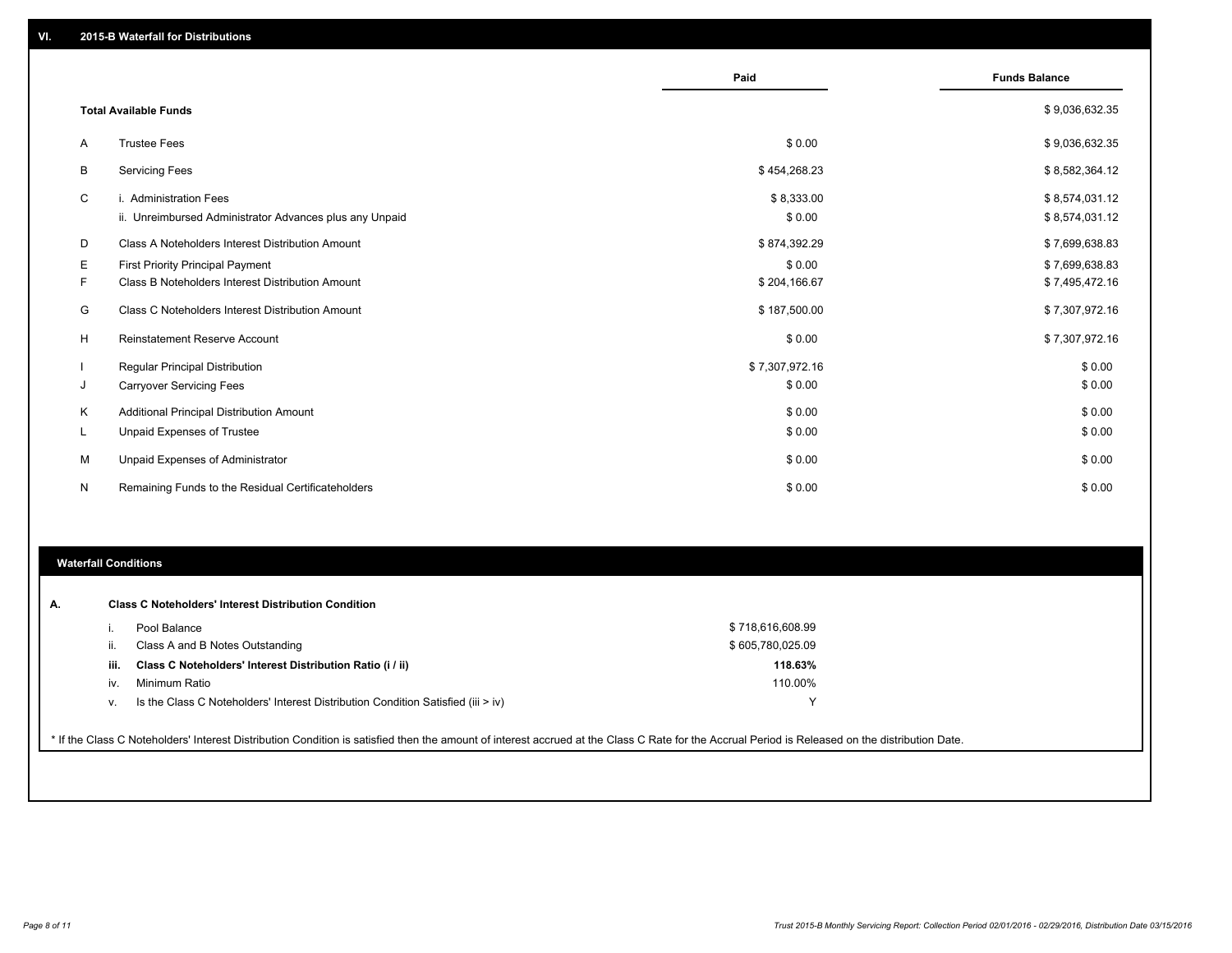| <b>Distribution Amounts</b>                                |                         |                         |                         |
|------------------------------------------------------------|-------------------------|-------------------------|-------------------------|
|                                                            | A1                      | A <sub>2</sub> A        | A2B                     |
| Cusip/Isin                                                 | 78448QAA6               | 78448QAB4               | 78448QAC2               |
| <b>Beginning Balance</b>                                   | \$178,780,025.09        | \$192,000,000.00        | \$90,000,000.00         |
| Index                                                      | <b>LIBOR</b>            | <b>FIXED</b>            | <b>LIBOR</b>            |
| Spread/Fixed Rate                                          | 0.70%                   | 2.98%                   | 1.20%                   |
| Record Date (Days Prior to Distribution)                   | 1 NEW YORK BUSINESS DAY | 1 NEW YORK BUSINESS DAY | 1 NEW YORK BUSINESS DAY |
| <b>Accrual Period Begin</b>                                | 2/16/2016               | 2/15/2016               | 2/16/2016               |
| <b>Accrual Period End</b>                                  | 3/15/2016               | 3/15/2016               | 3/15/2016               |
| Daycount Fraction                                          | 0.07777778              | 0.08333333              | 0.07777778              |
| Interest Rate*                                             | 1.12700%                | 2.98000%                | 1.62700%                |
| <b>Accrued Interest Factor</b>                             | 0.000876556             | 0.002483333             | 0.001265444             |
| <b>Current Interest Due</b>                                | \$156,710.62            | \$476,800.00            | \$113,890.00            |
| Interest Shortfall from Prior Period Plus Accrued Interest | $\mathsf{\$}$ -         | $\mathsf{\$}$ -         | $\mathsf{\$}$ -         |
| <b>Total Interest Due</b>                                  | \$156,710.62            | \$476,800.00            | \$113,890.00            |
| <b>Interest Paid</b>                                       | \$156,710.62            | \$476,800.00            | \$113,890.00            |
| <b>Interest Shortfall</b>                                  | $\mathsf{\$}$ -         | $\mathcal{S}$ -         | $\mathsf{\$}$ -         |
| <b>Principal Paid</b>                                      | \$7,307,972.16          | $\mathsf{\$}$ -         | $\mathsf{\$}$ -         |
| <b>Ending Principal Balance</b>                            | \$171,472,052.93        | \$192,000,000.00        | \$90,000,000.00         |
| Paydown Factor                                             | 0.030835326             | 0.000000000             | 0.000000000             |
| <b>Ending Balance Factor</b>                               | 0.723510772             | 1.000000000             | 1.000000000             |

\* Pay rates for Current Distribution. For the interest rates applicable to the next distribution date, please see https://www.salliemae.com/about/investors/data/SMBabrate.txt.

**VII. 2015-B Distributions**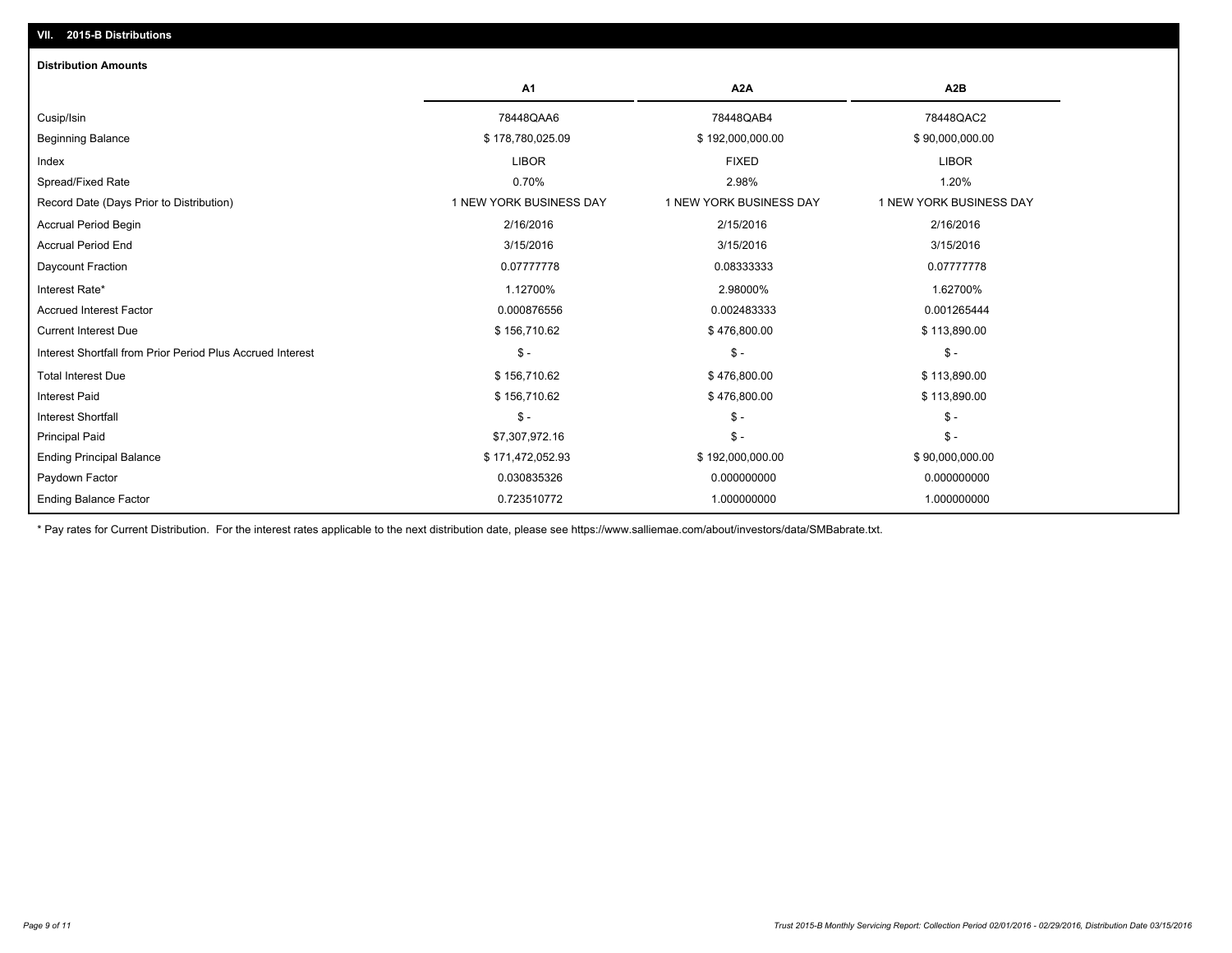| <b>Distribution Amounts</b>                                |                         |                         |                         |
|------------------------------------------------------------|-------------------------|-------------------------|-------------------------|
|                                                            | A3                      | в                       | с                       |
| Cusip/Isin                                                 | 78448QAD0               | 78448QAE8               | 78448QAF5               |
| <b>Beginning Balance</b>                                   | \$75,000,000.00         | \$70,000,000.00         | \$50,000,000.00         |
| Index                                                      | <b>LIBOR</b>            | <b>FIXED</b>            | <b>FIXED</b>            |
| Spread/Fixed Rate                                          | 1.75%                   | 3.50%                   | 4.50%                   |
| Record Date (Days Prior to Distribution)                   | 1 NEW YORK BUSINESS DAY | 1 NEW YORK BUSINESS DAY | 1 NEW YORK BUSINESS DAY |
| <b>Accrual Period Begin</b>                                | 2/16/2016               | 2/15/2016               | 2/15/2016               |
| <b>Accrual Period End</b>                                  | 3/15/2016               | 3/15/2016               | 3/15/2016               |
| Daycount Fraction                                          | 0.07777778              | 0.08333333              | 0.08333333              |
| Interest Rate*                                             | 2.17700%                | 3.50000%                | 4.50000%                |
| <b>Accrued Interest Factor</b>                             | 0.001693222             | 0.002916667             | 0.003750000             |
| <b>Current Interest Due</b>                                | \$126,991.67            | \$204,166.67            | \$187,500.00            |
| Interest Shortfall from Prior Period Plus Accrued Interest | $\mathsf{\$}$ -         | $\mathsf{\$}$ -         | $\frac{2}{3}$ -         |
| <b>Total Interest Due</b>                                  | \$126,991.67            | \$204,166.67            | \$187,500.00            |
| <b>Interest Paid</b>                                       | \$126,991.67            | \$204,166.67            | \$187,500.00            |
| <b>Interest Shortfall</b>                                  | $\mathsf{\$}$ -         | $\mathsf{\$}$ -         | $S -$                   |
| <b>Principal Paid</b>                                      | $\mathsf{\$}$ -         | $\mathsf{\$}$ -         | $S -$                   |
| <b>Ending Principal Balance</b>                            | \$75,000,000.00         | \$70,000,000.00         | \$50,000,000.00         |
| Paydown Factor                                             | 0.000000000             | 0.000000000             | 0.000000000             |
| <b>Ending Balance Factor</b>                               | 1.000000000             | 1.000000000             | 1.000000000             |

\* Pay rates for Current Distribution. For the interest rates applicable to the next distribution date, please see https://www.salliemae.com/about/investors/data/SMBabrate.txt.

**VII. 2015-B Distributions**